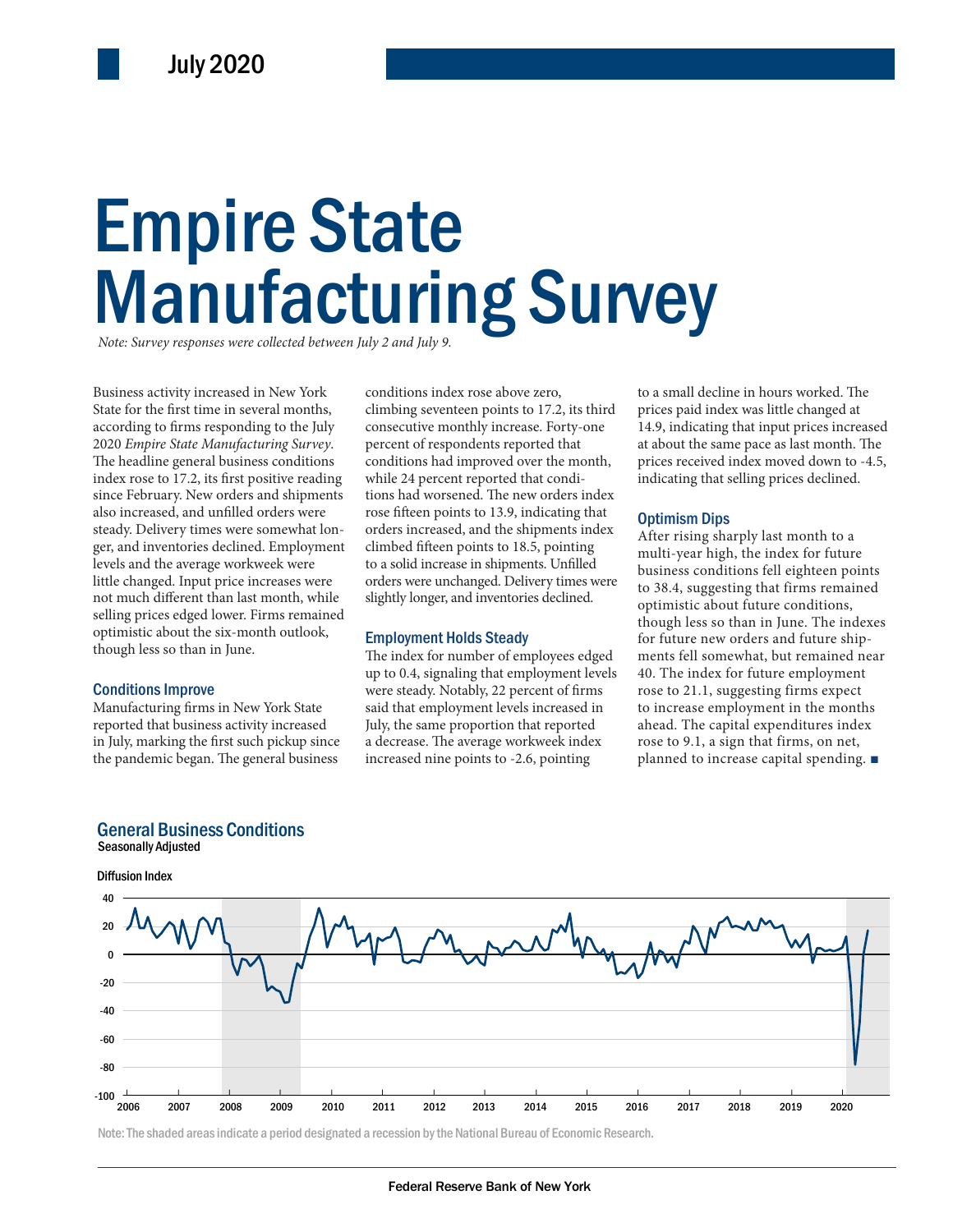## Current Indicators

Change from Preceding Month



|        | <b>Percent Reporting</b> |       |        |
|--------|--------------------------|-------|--------|
|        | Higher                   | Lower | Index  |
| Jun    | 36.1                     | 36.3  | $-0.2$ |
| Jul    | 41.2                     | 24.0  | 17.2   |
| Change |                          |       | 17.4   |
|        |                          |       |        |



| <b>New Orders</b> |        |        | <b>Percent Reporting</b> |        |
|-------------------|--------|--------|--------------------------|--------|
| 50<br>25          |        | Higher | Lower                    | Index  |
|                   | Jun    | 35.3   | 36.0                     | $-0.6$ |
| $-25$             | Jul    | 39.9   | 26.0                     | 13.9   |
| -50<br>$-75$      | Change |        |                          | 14.5   |

### **Shipments**



|        | <b>Percent Reporting</b> |       |       |  |
|--------|--------------------------|-------|-------|--|
|        | Higher                   | Lower | Index |  |
| Jun    | 39.6                     | 36.3  | 3.3   |  |
| Jul    | 41.4                     | 22.9  | 18.5  |  |
| Change |                          |       | 15.2  |  |



|        | <b>Percent Reporting</b> |       |         |  |
|--------|--------------------------|-------|---------|--|
|        | Higher                   | Lower | Index   |  |
| Jun    | 15.0                     | 27.5  | $-12.5$ |  |
| Jul    | 16.2                     | 16.9  | $-0.6$  |  |
| Change |                          |       | 11.9    |  |



|        | <b>Percent Reporting</b> |       |       |
|--------|--------------------------|-------|-------|
|        | Higher                   | Lower | Index |
| Jun    | 16.9                     | 15.6  | 1.3   |
| Jul    | 12.3                     | 9.7   | 2.6   |
| Change |                          |       | 1.3   |
|        |                          |       |       |



|        | <b>Percent Reporting</b> |       |        |  |
|--------|--------------------------|-------|--------|--|
|        | Higher                   | Lower | Index  |  |
| Jun    | 25.0                     | 25.6  | $-0.6$ |  |
| Jul    | 18.2                     | 27.9  | $-9.7$ |  |
| Change |                          |       | $-9.1$ |  |
|        |                          |       |        |  |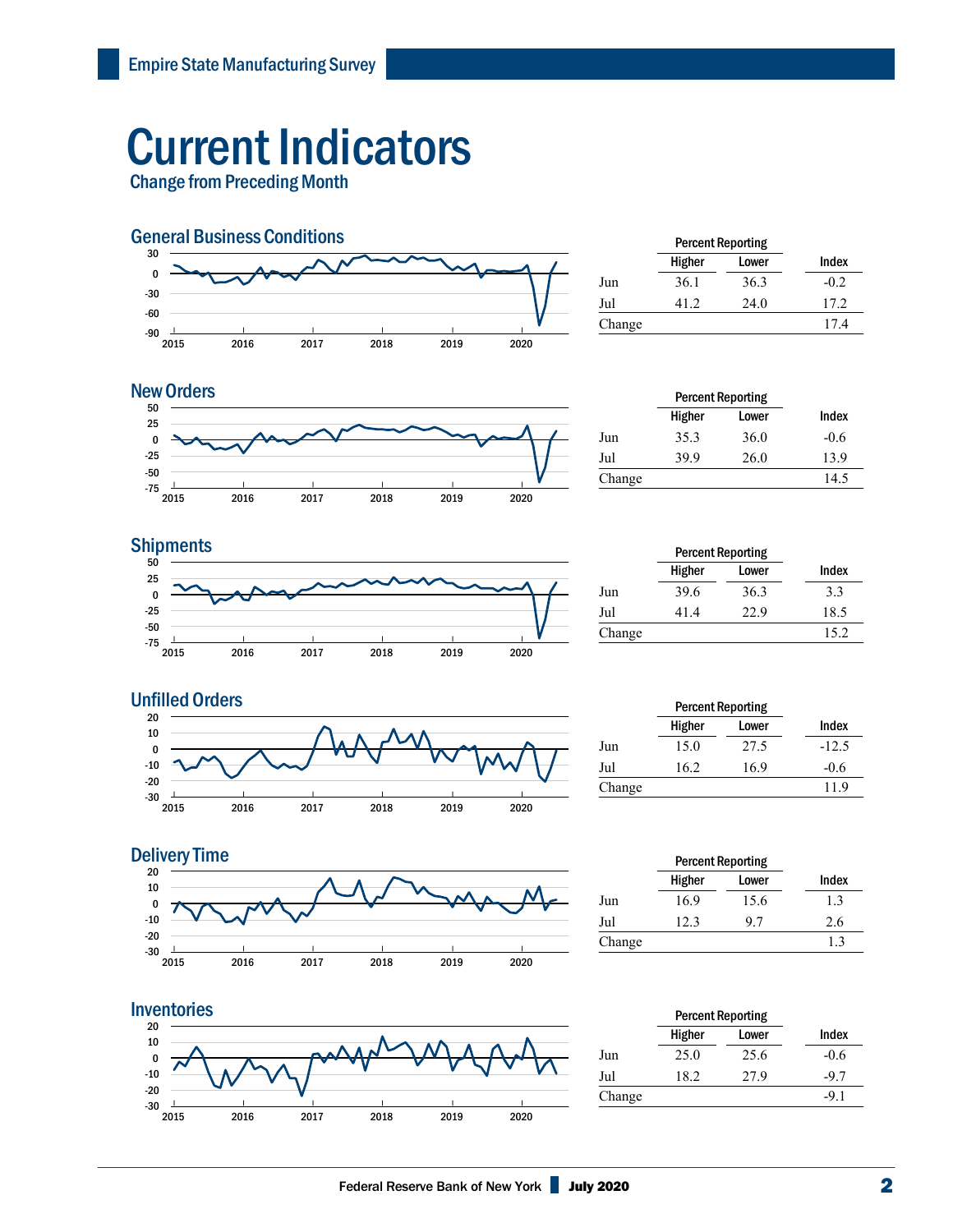### Current Indicators,*continued*

Change from Preceding Month



|        | <b>Percent Reporting</b> |       |        |
|--------|--------------------------|-------|--------|
|        | Higher                   | Lower | Index  |
| Jun    | 23.8                     | 6.9   | 16.9   |
| Jul    | 20.8                     | 5.8   | 14.9   |
| Change |                          |       | $-2.0$ |
|        |                          |       |        |

#### **Prices Received**



|        | <b>Percent Reporting</b> |       |        |
|--------|--------------------------|-------|--------|
|        | Higher                   | Lower | Index  |
| Jun    | 8.1                      | 8.8   | $-0.6$ |
| Jul    | 5.2                      | 9.7   | -4.5   |
| Change |                          |       | $-3.9$ |

### **Number of Employees**



|        | <b>Percent Reporting</b> |       |        |
|--------|--------------------------|-------|--------|
|        | Higher                   | Lower | Index  |
| Jun    | 18.4                     | 21.9  | $-3.5$ |
| Jul    | 22.4                     | 21.9  | 0.4    |
| Change |                          |       | 3.9    |

#### Average Employee Workweek



Note: Data are seasonally adjusted.

|        | <b>Percent Reporting</b> |       |         |  |
|--------|--------------------------|-------|---------|--|
|        | Higher                   | Lower | Index   |  |
| Jun    | 12.1                     | 24.1  | $-12.0$ |  |
| Jul    | 16.8                     | 19.4  | $-2.6$  |  |
| Change |                          |       | 9.4     |  |
|        |                          |       |         |  |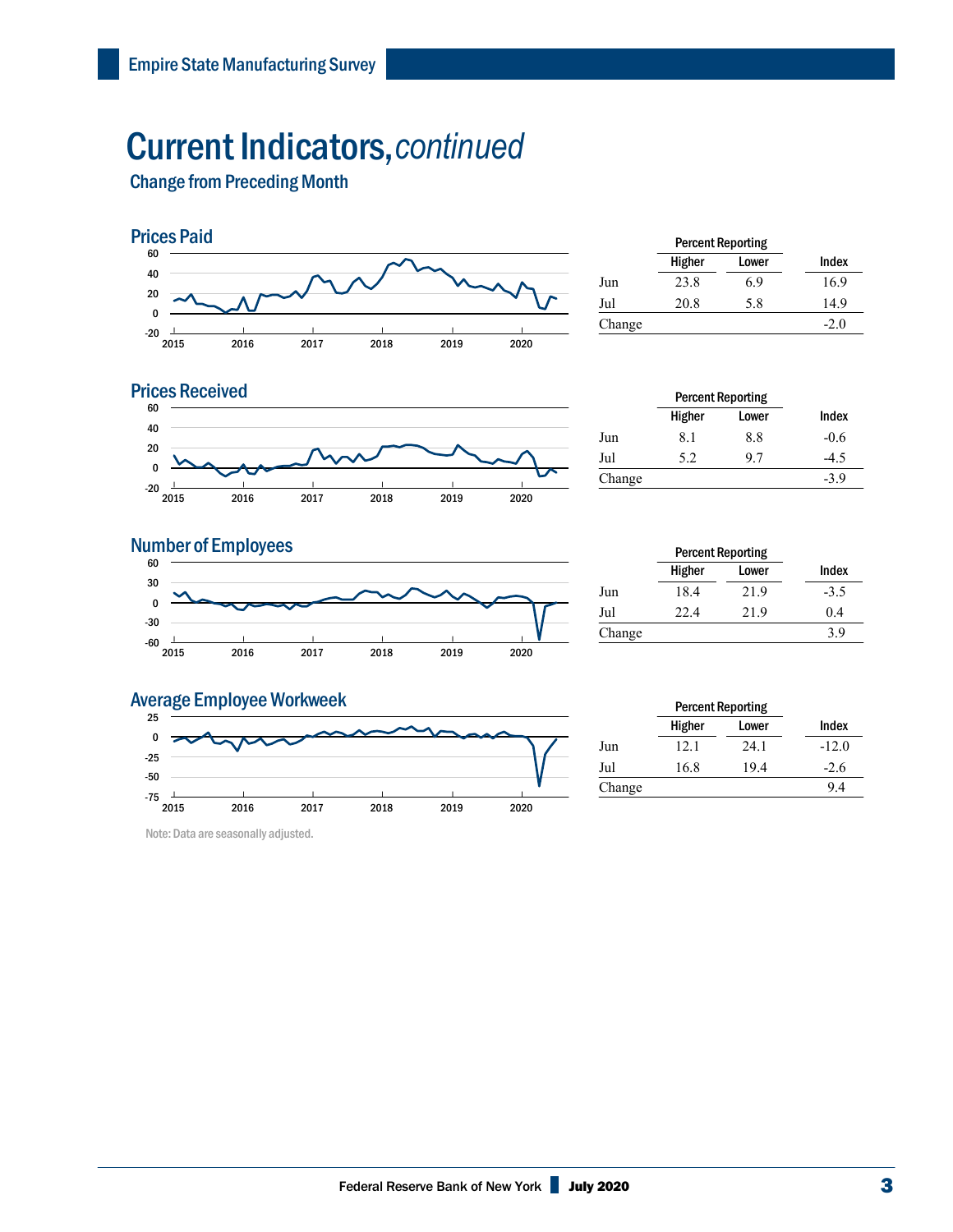## Forward-Looking Indicators

Expectations Six Months Ahead



|        | <b>Percent Reporting</b> |       |         |
|--------|--------------------------|-------|---------|
|        | Higher                   | Lower | Index   |
| Jun    | 68.6                     | 12.1  | 56.5    |
| Jul    | 54.3                     | 15.9  | 38.4    |
| Change |                          |       | $-18.1$ |



|        | <b>Percent Reporting</b> |       |         |
|--------|--------------------------|-------|---------|
|        | Higher                   | Lower | Index   |
| Jun    | 65.5                     | 12.6  | 52.9    |
| Jul    | 56.7                     | 14.9  | 41.9    |
| Change |                          |       | $-11.0$ |
|        |                          |       |         |

#### **Shipments**



|        | <b>Percent Reporting</b> |       |         |
|--------|--------------------------|-------|---------|
|        | Higher                   | Lower | Index   |
| Jun    | 65.6                     | 12.4  | 53.1    |
| Jul    | 55.5                     | 16.2  | 39.4    |
| Change |                          |       | $-13.7$ |







|        | Percent Reporting |       |        |
|--------|-------------------|-------|--------|
|        | Higher            | Lower | Index  |
| Jun    | 23.1              | 21.3  | 1.9    |
| Jul    | 16.9              | 16.2  | 0.6    |
| Change |                   |       | $-1.3$ |
|        |                   |       |        |

| <b>Percent Reporting</b> |       |       |
|--------------------------|-------|-------|
| Higher                   | Lower | Index |
| 17.5                     | 16.9  | 0.6   |
| 14.9                     | 11.7  | 3.2   |
|                          |       | 2.6   |
|                          |       |       |

|        | <b>Percent Reporting</b> |       |        |
|--------|--------------------------|-------|--------|
|        | Higher                   | Lower | Index  |
| Jun    | 22.5                     | 28.1  | $-5.6$ |
| Jul    | 21.4                     | 21.4  | 0.0    |
| Change |                          |       | 5.6    |
|        |                          |       |        |